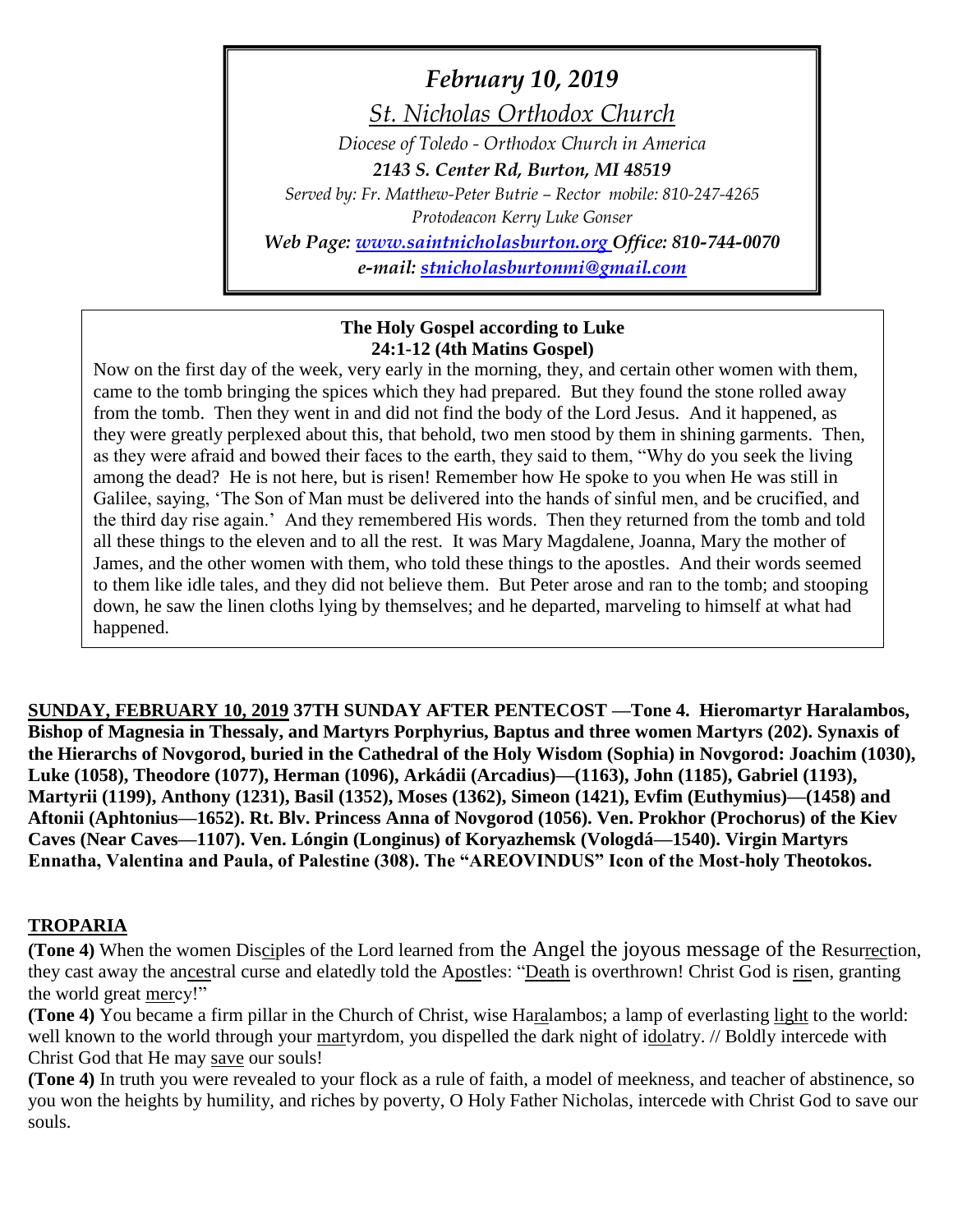## **KONTAKION**

**(Tone 6)** Protection of Christians never failing, Mediatress before the Creator, ever constant. Do not despise the voice of prayer of sinners, but in your goodness come to help us who faithfully call upon you. Hasten to entreat, hurry to pray, O Theotokos, interceding always for those honor you.

### *The Prokeimenon in the Seventh Tone:* **The righteous one shall rejoice in the Lord / and shall set his hope on Him.**

*v.* **Hear my voice, O God, when I pray to Thee.**

**THE READING IS FROM THE SECOND EPISTLE OF PAUL TO TIMOTHY (2:1-10)** Timothy, my son, be strong in the grace that is in Christ Jesus, and what you have heard from me before many witnesses entrust to faithful men who will be able to teach others also. Share in suffering as a good soldier of Christ Jesus. No soldier on service gets entangled in civilian pursuits, since his aim is to satisfy the one who enlisted him. An athlete is not crowned unless he competes according to the rules. It is the hard-working farmer who ought to have the first share of the crops. Think over what I say, for the Lord will grant you understanding in everything. Remember Jesus Christ, risen from the dead, descended from David, as preached in my gospel, the gospel for which I am suffering and wearing fetters like a criminal. But the word of God is not fettered. Therefore I endure everything for the sake of the elect, that they also may obtain salvation in Christ Jesus with its eternal glory.

## *Alleluia, Tone 4*

*v:* **Go forth, prosper and reign, for the sake of meekness, righteousness and truth.** *v:* **For you loves righteousness, and hate iniquity.**

**THE HOLY GOSPEL ACCORDING TO MATTHEW (15:21-28)** And Jesus went away from there and withdrew to the district of Tyre and Sidon. And behold, a Canaanite woman from that region came out and cried, "Have mercy on me, O Lord, Son of David; my daughter is severely possessed by a demon." But he did not answer her a word. And his disciples came and begged him, saying, "Send her away, for she is crying after us." He answered, "I was sent only to the lost sheep of the house of Israel." But she came and knelt before him, saying, "Lord, help me." And he answered, "It is not fair to take the children's bread and throw it to the dogs." She said, "Yes, Lord, yet even the dogs eat the crumbs that fall from their masters' table." Then Jesus answered her, "O woman, great is your faith! Be it done for you as you desire." And her daughter was healed instantly.

**COMMUNION HYMN** Praise the Lord from the heavens, praise Him in the highest! Alleluia, Alleluia, Alleluia!

**Saint Charalampus, Bishop of Magnesia (Asia Minor) – February 10,** successfully spread faith in Christ the Savior, guiding people on the way to salvation. News of his preaching reached Lucian, the governor of the district, and the military commander Lucius. The saint was arrested and brought to trial, where he confessed his faith in Christ and refused to offer sacrifice to idols.

Despite the bishop's advanced age (he was 113 years old), he was subjected to monstrous tortures. They lacerated his body with iron hooks, and scraped all the skin from his body. During this the saint turned to his tormentors, "I thank you, brethren, that you have restored my spirit, which longs to pass over to a new and everlasting life!"

Seeing the Elder's endurance and his complete lack of malice, two soldiers (Porphyrius and Baptus) openly confessed Christ, for which they were immediately beheaded with a sword. Three women who were watching the sufferings of Saint Charalampus also began to glorify Christ, and were quickly martyred.

The enraged Lucius seized the instruments of torture and began to torture the holy martyr, but suddenly his forearms were cut off as if by a sword. The governor then spat in the face of the saint, and immediately his head was turned around so that he faced backwards.

Then Lucius entreated the saint to show mercy on him, and both torturers were healed through the prayers of Saint Charalampus. During this a multitude of witnesses came to believe in Christ. Among them also was Lucius, who fell at the feet of the holy bishop, asking to be baptized.

Lucian reported these events to the emperor Septimus Severus (193-211), who was then at Pisidian Antioch (western Asia Minor). The emperor ordered Saint Charalampus to be brought to him in Antioch. Soldiers twisted the saint's beard into a rope, wound it around his neck, and used it to drag him along. They also drove an iron nail into his body. The emperor then ordered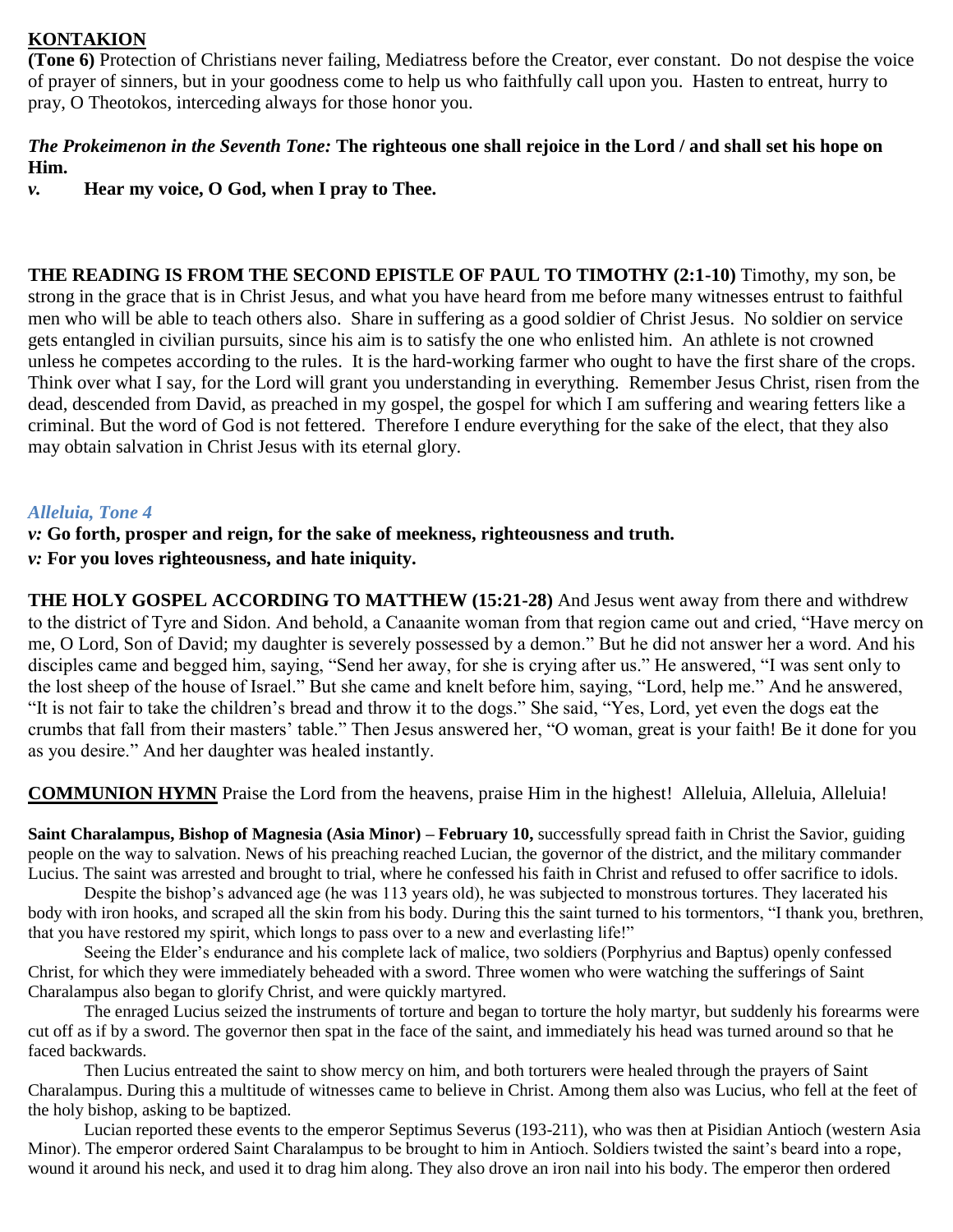them to torture the bishop more intensely, and they began to burn him with fire, a little at a time. But God protected the saint, and he remained unharmed.

Many miracles were worked through his prayer: he raised a dead youth, and healed a man tormented by devils for thirtyfive years, so that many people began to believe in Christ the Savior. Even Galina, the daughter of the emperor, began to believe in Christ, and twice smashed the idols in a pagan temple. On the orders of the emperor they beat the saint about the mouth with stones. They also wanted to set his beard on fire, but the flames burned the torturer.

Full of wickedness, Septimus Severus and an official named Crispus hurled blasphemy at the Lord, mockingly summoning Him to come down to the earth, and boasting of their own power and might. The Lord sent an earthquake, and great fear fell upon all, the impious ones were both suspended in mid-air held by invisible bonds, and only by the prayer of the saint were they put down. The dazed emperor was shaken in his former impiety, but again quickly fell into error and gave orders to torture the saint.

And finally, the emperor sentenced Saint Charalampus to beheading with a sword. During Saint Charalampus' final prayer, the heavens opened and the saint saw the Savior and a multitude of angels. The holy martyr asked Him to grant that the place where his relics would repose would never suffer famine or disease. He also begged that there would be peace, prosperity, and an abundance of fruit, grain, and wine in that place, and that the souls of these people would be saved. The Lord promised to fulfill his request and ascended to heaven, and the soul of the hieromartyr Charalampus followed after Him. By the mercy of God, the saint died before he could be executed. Galina buried the martyr's body with great honor.

In Greek hagiography and iconography Saint Charalampus is regarded as a priest, while Russian sources seem to regard him as a bishop. **www.oca.org**

February 10, 2019

## **CANDLE INTENTIONS FOR THE HEALTH AND BLESSINGS OF**

God's blessings to Kerry Gonser on his birthday, Jan.  $29<sup>th</sup>$  Angelo & Christine Health to Anna Branoff, Calvin Conrad, Helen Ethington, John & Rose Goodman & Dorothy Goodman Angelo & Christine Fr. Tom, Fr. Dimitrie, Fr. Anthony, Angelo, Aaron, Reggie, John, Alex, Irene, Rimi, Allen, Deborah, JoAnn, Susan, Luba, Kosta, David, Anna, Helen, Walt, Calvin, Vladimir, Dorothy, John, Allison, Stojan, Mira, Bosa, Jeanette, Christopher, Ted, Marlene, Joseph, Nicholas, Margaret, Gladys, my family and friends Joe Tome Special Intention Joe Tome

#### **CANDLE INTENTIONS FOR BLESSED REPOSE**

Grandson Andrew &goddaughter Kay Angelo & Christine Memory Eternal~Evanka Elieff on her  $91<sup>st</sup>$  birthday, Feb.  $4<sup>th</sup>$  Her family

# ခရွို့က ခရွိက သန္တို့က ခရွိက သန္တို့က ခရွိက ခရွိက ခရွိက ခရွိက သန္တို့က သန္တို့က ခရွိက ခရွိက ခရွိက

**WELCOME** to all our friends and visitors.

**COFFEE & DONUTS** are provided today by George & Sherry Brown in memory of Kay Brown.

**ANNUAL MEETING REPORTS** Copies are available in the parish hall. As was noted at the meeting, the year 2017 ended with a \$65,000 deficit from which we haven't recovered in 2018. There are funds enough to cover two months' worth of expenses. Many good fundraising ideas were presented at the annual meeting. Additionally, a letter was sent to all parish households outlining the financial summary and with prayerful requests for those who are already tithing, those for whom tithing is something new, and for those who cannot commit to a proportional gift, to prayerfully consider increasing financial donation by 10%.